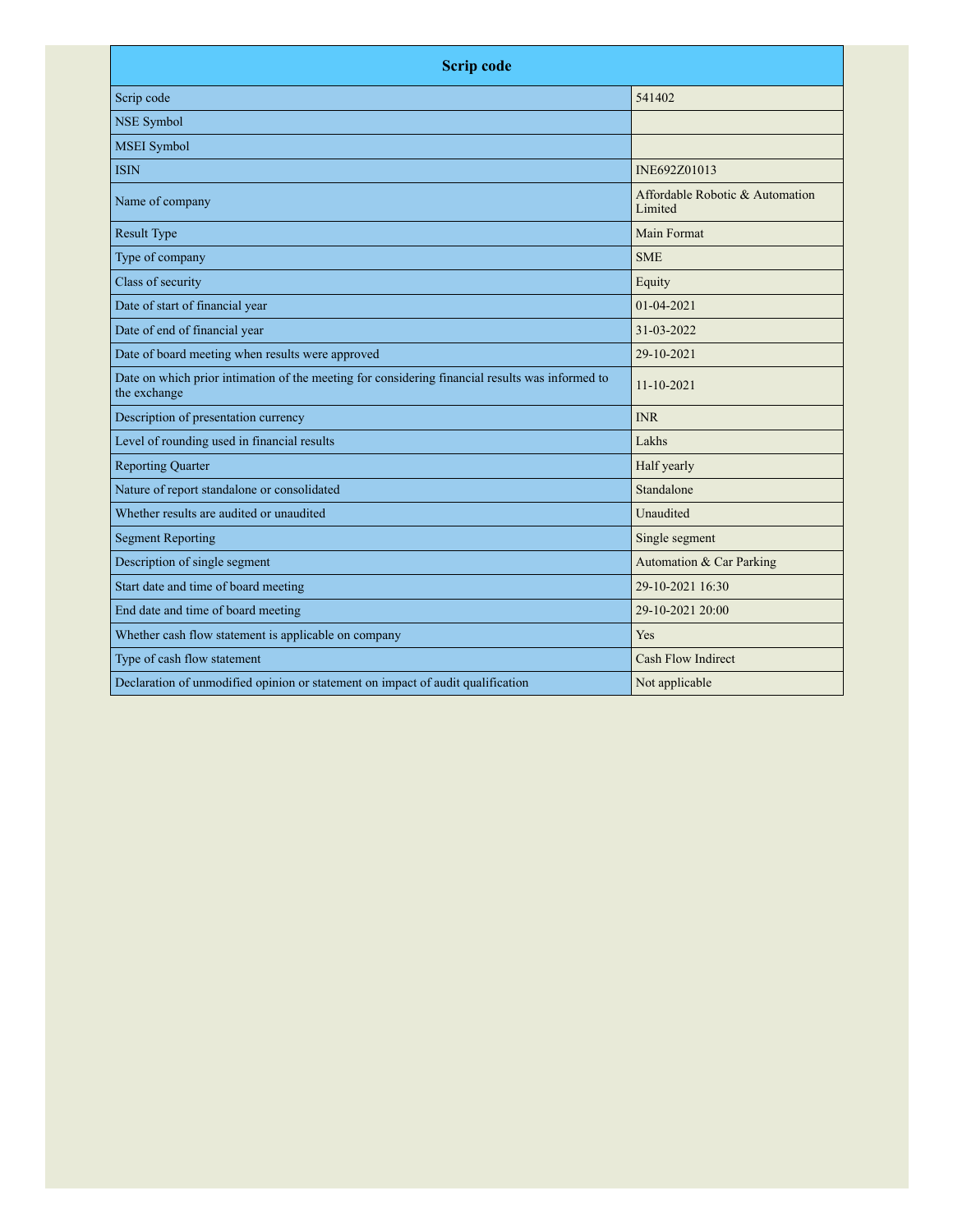| <b>Financial Results – Other than Bank</b> |                                                                                                                                                                                               |                                            |                                                               |
|--------------------------------------------|-----------------------------------------------------------------------------------------------------------------------------------------------------------------------------------------------|--------------------------------------------|---------------------------------------------------------------|
|                                            | <b>Particulars</b>                                                                                                                                                                            | 3 months/ 6 months ended<br>$(dd-mm-yyyy)$ | Year to date figures for current period<br>ended (dd-mm-yyyy) |
| A                                          | Date of start of reporting period                                                                                                                                                             | $01 - 07 - 2021$                           | 01-04-2021                                                    |
| B                                          | Date of end of reporting period                                                                                                                                                               | 30-09-2021                                 | 30-09-2021                                                    |
| $\mathbf C$                                | Whether results are audited or unaudited                                                                                                                                                      | Unaudited                                  | Unaudited                                                     |
| D                                          | Nature of report standalone or consolidated                                                                                                                                                   | Standalone                                 | Standalone                                                    |
| Part<br>L                                  | Blue color marked fields are non-mandatory. For Consolidated Results, if the company has no figures for 3 months / 6<br>months ended, in such case zero shall be inserted in the said column. |                                            |                                                               |
| $\mathbf{1}$                               | <b>Revenue From Operations</b>                                                                                                                                                                |                                            |                                                               |
|                                            | Revenue from operations                                                                                                                                                                       | 3008.614                                   | 3008.614                                                      |
|                                            | Other income                                                                                                                                                                                  | 2.387                                      | 2.387                                                         |
|                                            | <b>Total Revenue</b>                                                                                                                                                                          | 3011.001                                   | 3011.001                                                      |
| $\overline{2}$                             | <b>Expenses</b>                                                                                                                                                                               |                                            |                                                               |
| (a)                                        | Cost of materials consumed                                                                                                                                                                    | 1833.206                                   | 1833.206                                                      |
| (b)                                        | Purchases of stock-in-trade                                                                                                                                                                   | $\theta$                                   | $\mathbf{0}$                                                  |
| (c)                                        | Changes in inventories of finished goods, work-in-<br>progress and stock-in-trade                                                                                                             | $\mathbf{0}$                               | $\mathbf{0}$                                                  |
| (d)                                        | Employee benefit expense                                                                                                                                                                      | 566.186                                    | 566.186                                                       |
| (e)                                        | Finance costs                                                                                                                                                                                 | 79.786                                     | 79.786                                                        |
| (f)                                        | Depreciation and amortisation expense                                                                                                                                                         | 76.045                                     | 76.045                                                        |
| (g)                                        | <b>Other Expenses</b>                                                                                                                                                                         |                                            |                                                               |
| $\mathbf{1}$                               | Other Expenses                                                                                                                                                                                | 364.979                                    | 364.979                                                       |
|                                            | <b>Total other expenses</b>                                                                                                                                                                   | 364.979                                    | 364.979                                                       |
|                                            | <b>Total expenses</b>                                                                                                                                                                         | 2920.202                                   | 2920.202                                                      |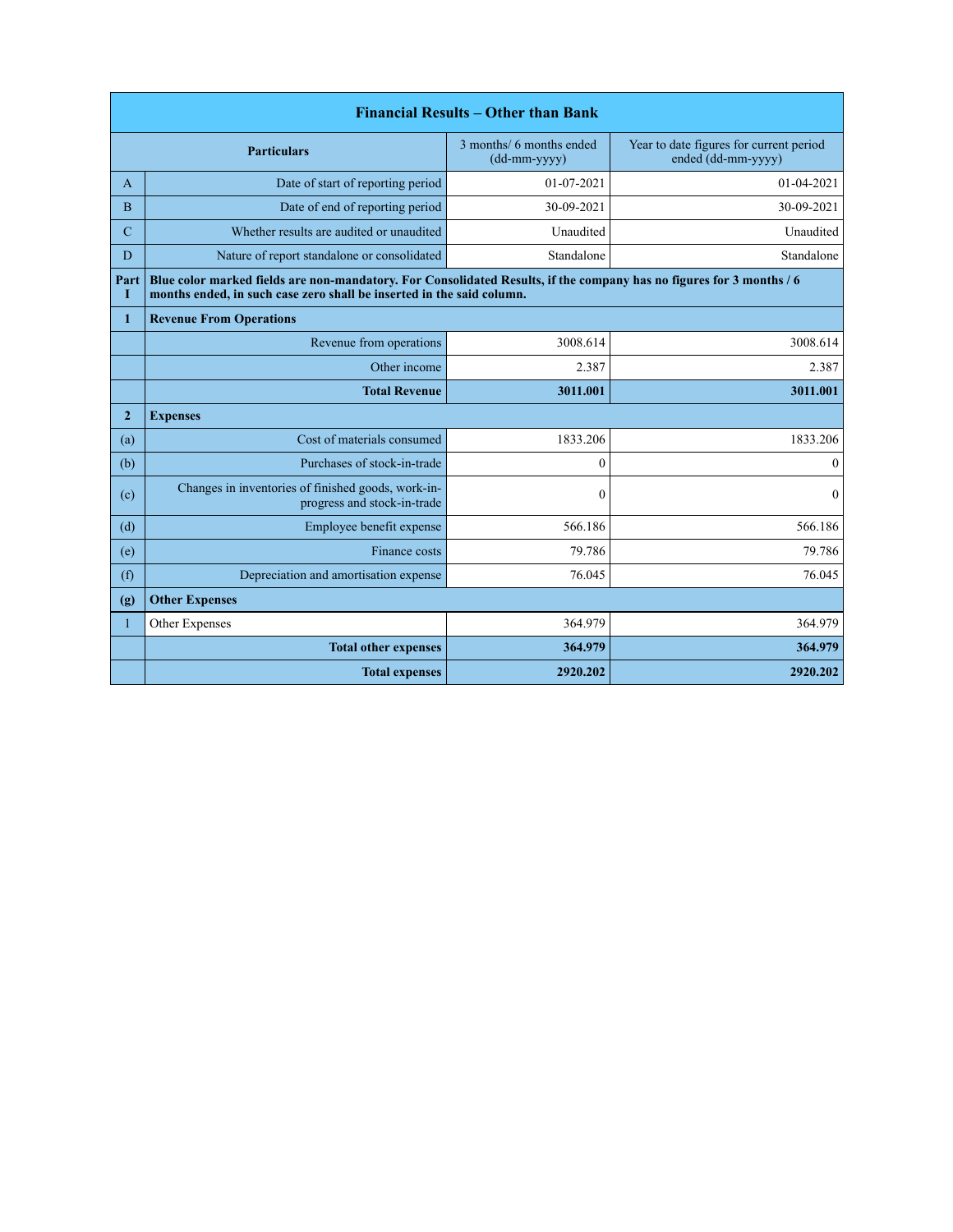| <b>Financial Results – Other than Bank</b> |                                                                                                                                                                                               |                                                 |                                                                 |
|--------------------------------------------|-----------------------------------------------------------------------------------------------------------------------------------------------------------------------------------------------|-------------------------------------------------|-----------------------------------------------------------------|
|                                            | <b>Particulars</b>                                                                                                                                                                            | 3 months/ 6 months ended (dd-<br>$mm$ -yyyy $)$ | Year to date figures for current period ended<br>$(dd-mm-yyyy)$ |
| A                                          | Date of start of reporting period                                                                                                                                                             | 01-07-2021                                      | 01-04-2021                                                      |
| B                                          | Date of end of reporting period                                                                                                                                                               | 30-09-2021                                      | 30-09-2021                                                      |
| $\mathbf C$                                | Whether results are audited or unaudited                                                                                                                                                      | Unaudited                                       | Unaudited                                                       |
| D                                          | Nature of report standalone or consolidated                                                                                                                                                   | Standalone                                      | Standalone                                                      |
| Part<br>1                                  | Blue color marked fields are non-mandatory. For Consolidated Results, if the company has no figures for 3 months / 6<br>months ended, in such case zero shall be inserted in the said column. |                                                 |                                                                 |
| 3                                          | Profit before exceptional and extraordinary<br>items and tax                                                                                                                                  | 90.799                                          | 90.799                                                          |
| $\overline{4}$                             | <b>Exceptional</b> items                                                                                                                                                                      | $\theta$                                        | $\mathbf{0}$                                                    |
| 5                                          | Profit before extraordinary items and tax                                                                                                                                                     | 90.799                                          | 90.799                                                          |
| 6                                          | Extraordinary items                                                                                                                                                                           | $\theta$                                        | $\mathbf{0}$                                                    |
| $\overline{7}$                             | <b>Profit before tax</b>                                                                                                                                                                      | 90.799                                          | 90.799                                                          |
|                                            | Current tax                                                                                                                                                                                   | 21.61                                           | 21.61                                                           |
|                                            | Deferred tax                                                                                                                                                                                  | $-4.093$                                        | $-4.093$                                                        |
|                                            | <b>Total tax expenses</b>                                                                                                                                                                     | 17.517                                          | 17.517                                                          |
| $\boldsymbol{9}$                           | Net Profit Loss for the period from<br>continuing operations                                                                                                                                  | 73.282                                          | 73.282                                                          |
| 10                                         | Profit (loss) from discontinuing operations<br>before tax                                                                                                                                     | $\mathbf{0}$                                    | $\bf{0}$                                                        |
| 11                                         | Tax expense of discontinuing operations                                                                                                                                                       | $\theta$                                        | $\mathbf{0}$                                                    |
| 12                                         | Net profit (loss) from discontinuing operation<br>after tax                                                                                                                                   | $\theta$                                        | $\mathbf{0}$                                                    |
| 13                                         | Profit (loss) for period before minority<br>interest                                                                                                                                          | 73.282                                          | 73.282                                                          |
| 16                                         | Net profit (Loss) for the period                                                                                                                                                              | 73.282                                          | 73.282                                                          |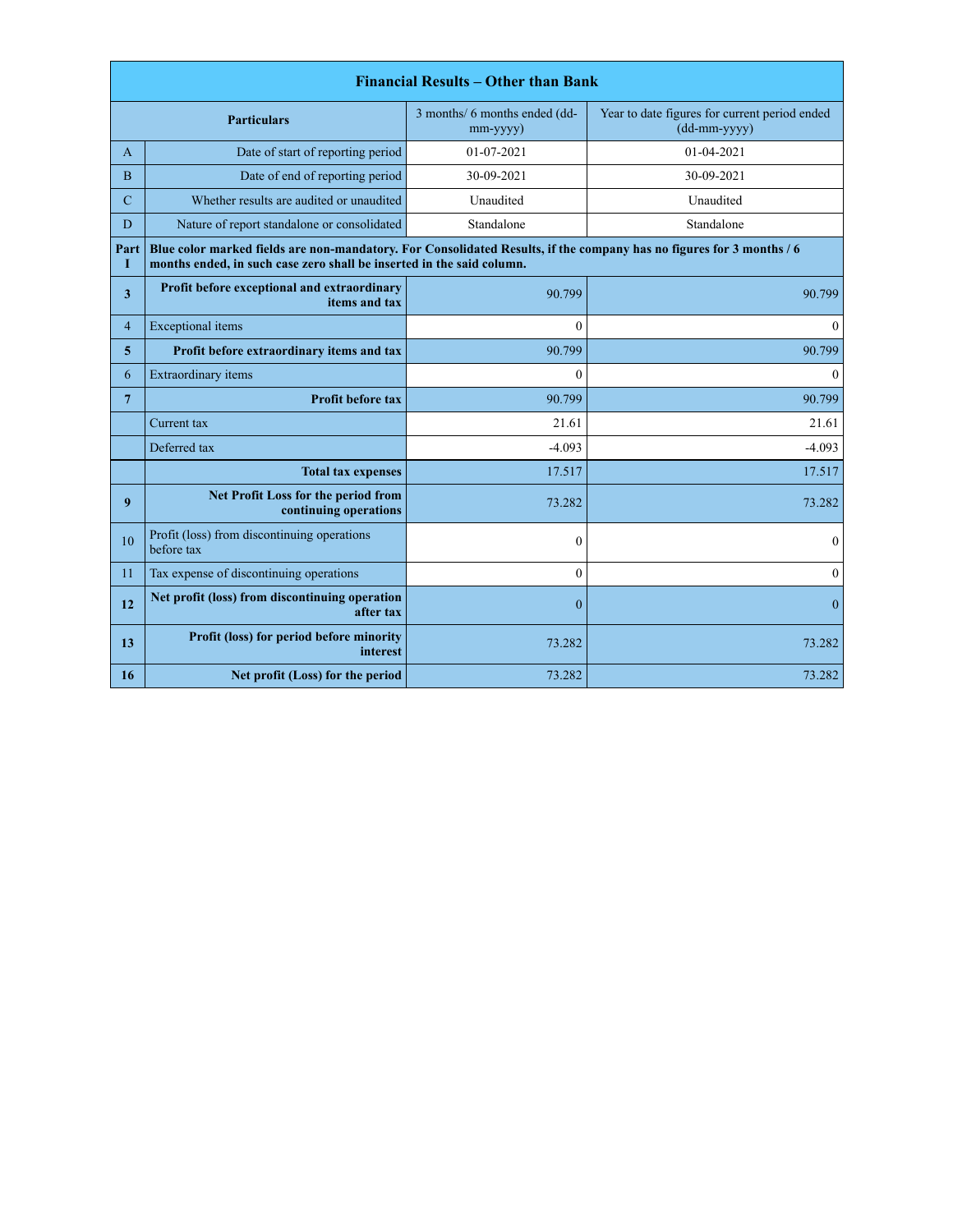|                    |                                                                                                                                                                                               | <b>Financial Results – Other than Bank</b> |                                                               |  |
|--------------------|-----------------------------------------------------------------------------------------------------------------------------------------------------------------------------------------------|--------------------------------------------|---------------------------------------------------------------|--|
| <b>Particulars</b> |                                                                                                                                                                                               | 3 months/ 6 months ended<br>$(dd-mm-yyyy)$ | Year to date figures for current period<br>ended (dd-mm-yyyy) |  |
| A                  | Date of start of reporting period                                                                                                                                                             | $01 - 07 - 2021$                           | $01-04-2021$                                                  |  |
| <sub>B</sub>       | Date of end of reporting period                                                                                                                                                               | 30-09-2021                                 | 30-09-2021                                                    |  |
| C                  | Whether results are audited or unaudited                                                                                                                                                      | Unaudited                                  | Unaudited                                                     |  |
| D                  | Nature of report standalone or consolidated                                                                                                                                                   | Standalone                                 | Standalone                                                    |  |
| Part<br>I          | Blue color marked fields are non-mandatory. For Consolidated Results, if the company has no figures for 3 months / 6<br>months ended, in such case zero shall be inserted in the said column. |                                            |                                                               |  |
| 17                 | Details of equity share capital                                                                                                                                                               |                                            |                                                               |  |
|                    | Paid-up equity share capital                                                                                                                                                                  | 101796000                                  | 101796000                                                     |  |
|                    | Face value of equity share capital                                                                                                                                                            | 10                                         | 10                                                            |  |
| 17                 | <b>Details of debt securities</b>                                                                                                                                                             |                                            |                                                               |  |
|                    | Basic earnings (loss) per share from continuing and<br>discontinued operations                                                                                                                | 0.72                                       | 0.72                                                          |  |
| 20                 | Debt equity ratio                                                                                                                                                                             |                                            |                                                               |  |
| 21                 | Debt service coverage ratio                                                                                                                                                                   | 4.41                                       | 4.41                                                          |  |
| 22                 | Interest service coverage ratio                                                                                                                                                               | 3.11                                       | 3.11                                                          |  |
|                    |                                                                                                                                                                                               |                                            |                                                               |  |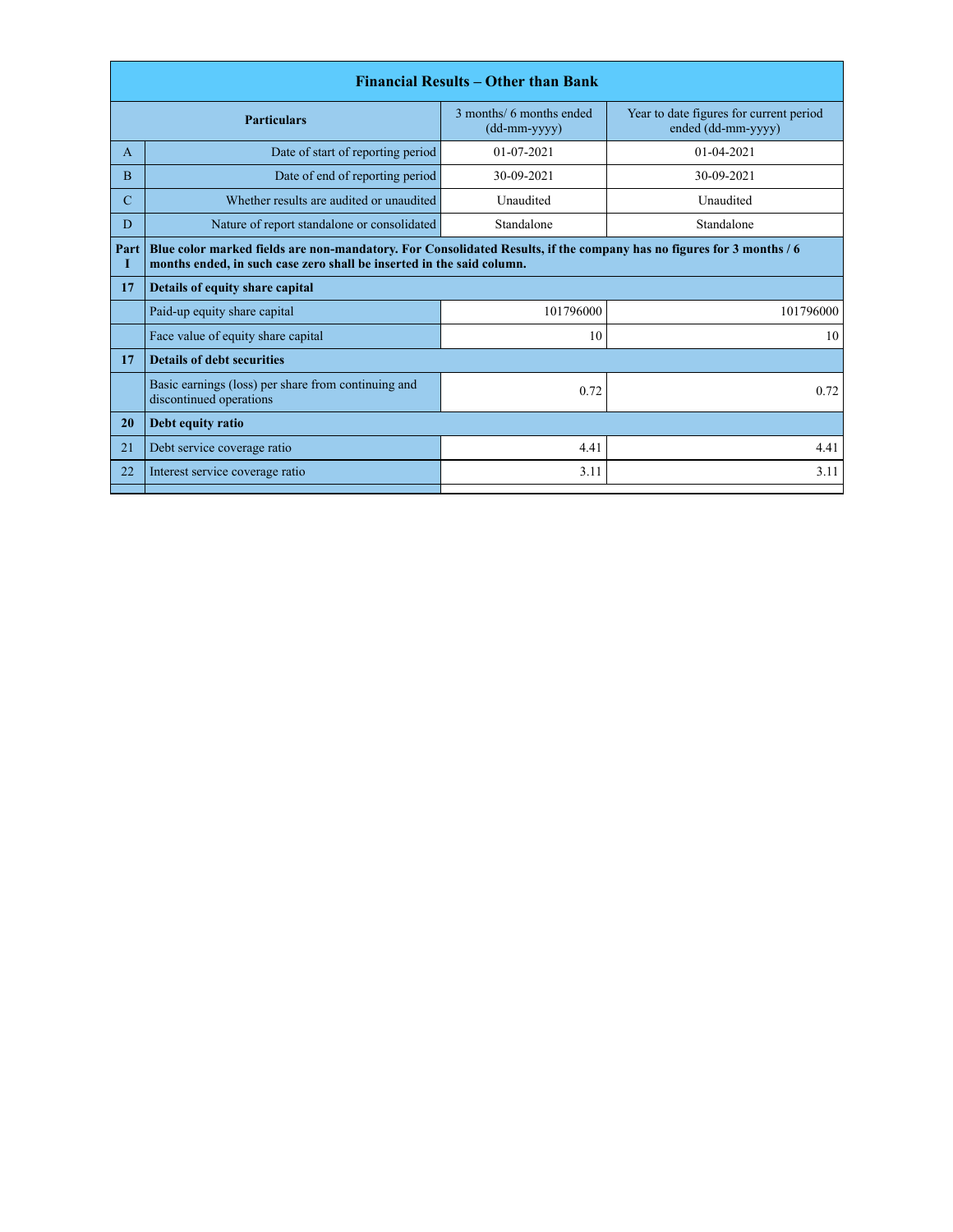|                | <b>Statement of Asset and Liabilities</b>                                                  |                              |
|----------------|--------------------------------------------------------------------------------------------|------------------------------|
|                | Particulars                                                                                | Half year ended (dd-mm-yyyy) |
|                | Date of start of reporting period                                                          | 01-04-2021                   |
|                | Date of end of reporting period                                                            | 30-09-2021                   |
|                | Whether results are audited or unaudited                                                   | Unaudited                    |
|                | Nature of report standalone or consolidated                                                | Standalone                   |
|                | <b>Equity and liabilities</b>                                                              |                              |
| 1              | <b>Shareholders' funds</b>                                                                 |                              |
|                | Share capital                                                                              | 1017.96                      |
|                | Reserves and surplus                                                                       | 3643.441                     |
|                | Money received against share warrants                                                      | $\mathbf{0}$                 |
|                | <b>Total shareholders' funds</b>                                                           | 4661.401                     |
| $\overline{c}$ | Share application money pending allotment                                                  | $\boldsymbol{0}$             |
| 3              | Deferred government grants                                                                 | $\mathbf{0}$                 |
| $\overline{4}$ | Minority interest                                                                          |                              |
| 5              | <b>Non-current liabilities</b>                                                             |                              |
|                | Long-term borrowings                                                                       | 1076.731                     |
|                | Deferred tax liabilities (net)                                                             | $\bf{0}$                     |
|                | Foreign currency monetary item translation difference liability account                    | $\theta$                     |
|                | Other long-term liabilities                                                                | 51.632                       |
|                | Long-term provisions                                                                       | $\theta$                     |
|                | <b>Total non-current liabilities</b>                                                       | 1128.363                     |
| 6              | <b>Current liabilities</b>                                                                 |                              |
|                | Short-term borrowings                                                                      | 1463.204                     |
|                | <b>Trade Payables</b>                                                                      |                              |
|                | (A) Total outstanding dues of micro enterprises and small enterprises                      | $\theta$                     |
|                | (B) Total outstanding dues of creditors other than micro enterprises and small enterprises | 2406.371                     |
|                | Other current liabilities                                                                  | 789.051                      |
|                | Short-term provisions                                                                      | 164.72                       |
|                | <b>Total current liabilities</b>                                                           | 4823.346                     |
|                | <b>Total equity and liabilities</b>                                                        | 10613.11                     |
|                | <b>Assets</b>                                                                              |                              |
| $\mathbf{1}$   | <b>Non-current assets</b>                                                                  |                              |
| (i)            | <b>Fixed assets</b>                                                                        |                              |
|                | Tangible assets                                                                            | 1330.359                     |
|                | Producing properties                                                                       | $\mathbf{0}$                 |
|                | Intangible assets                                                                          | 17.593                       |
|                | Preproducing properties                                                                    | $\mathbf{0}$                 |
|                | Tangible assets capital work-in-progress                                                   | 1326.439                     |
|                | Intangible assets under development or work-in-progress                                    | $\theta$                     |
|                | <b>Total fixed assets</b>                                                                  | 2674.391                     |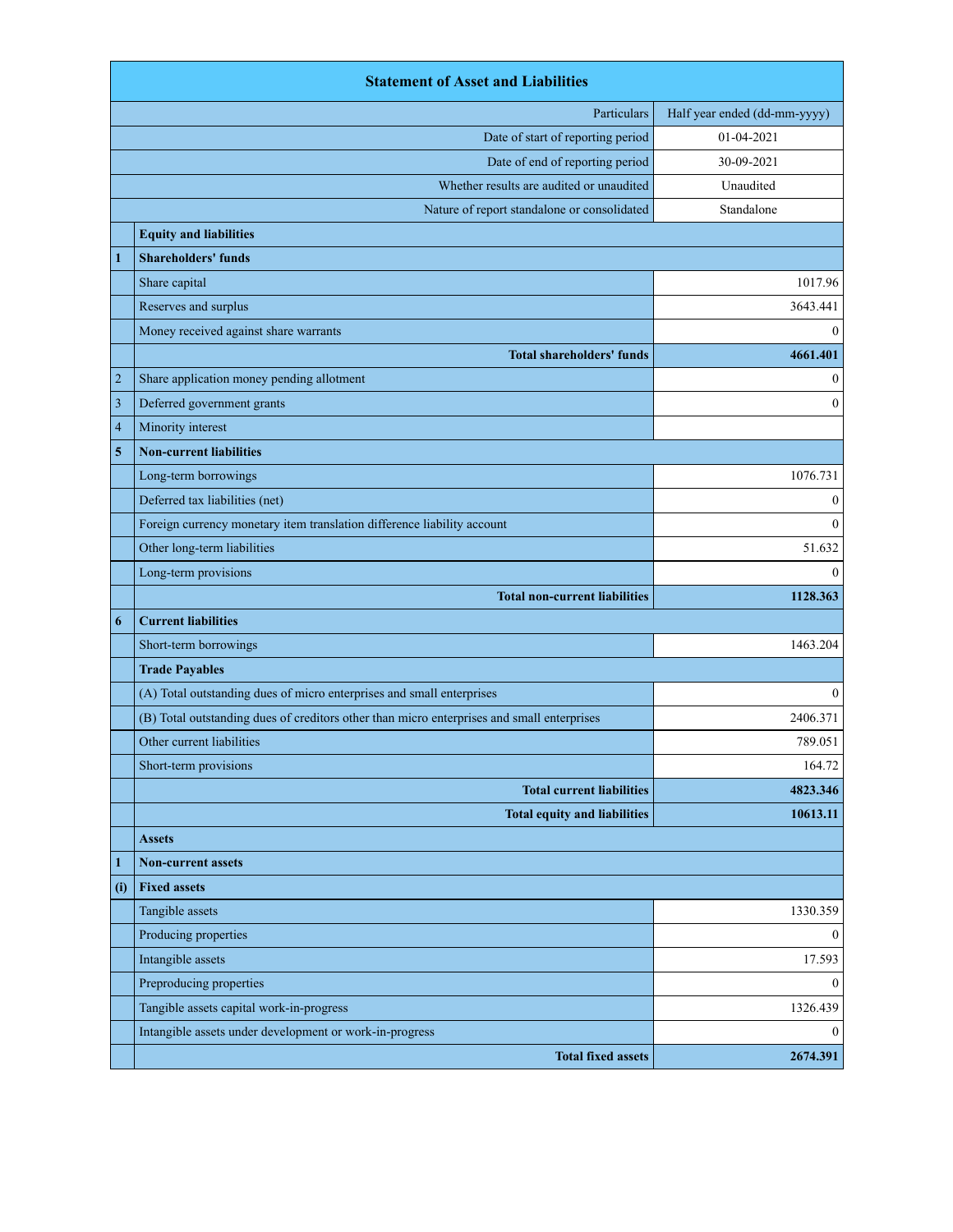|        | <b>Statement of Asset and Liabilities</b>                           |                              |
|--------|---------------------------------------------------------------------|------------------------------|
|        | Particulars                                                         | Half year ended (dd-mm-yyyy) |
|        | Date of start of reporting period                                   | 01-04-2021                   |
|        | Date of end of reporting period                                     | 30-09-2021                   |
|        | Whether results are audited or unaudited                            | Unaudited                    |
|        | Nature of report standalone or consolidated                         | Standalone                   |
| (ii)   | Non-current investments                                             | 40.695                       |
| (v)    | Deferred tax assets (net)                                           | 11.756                       |
| (vi)   | Foreign currency monetary item translation difference asset account | $\mathbf{0}$                 |
| (vii)  | Long-term loans and advances                                        | 60.525                       |
| (viii) | Other non-current assets                                            | $\theta$                     |
|        | <b>Total non-current assets</b>                                     | 2787.367                     |
|        | <b>Current assets</b>                                               |                              |
|        | <b>Current</b> investments                                          | $\mathbf{0}$                 |
|        | Inventories                                                         | 3455.267                     |
|        | Trade receivables                                                   | 3618.33                      |
|        | Cash and cash equivalents                                           | 5.107                        |
|        | Bank balance other than cash and cash equivalents                   | 224.53                       |
|        | Short-term loans and advances                                       | 177.611                      |
|        | Other current assets                                                | 344.898                      |
|        | <b>Total current assets</b>                                         | 7825.743                     |
|        | <b>Total assets</b>                                                 | 10613.11                     |
|        | Disclosure of notes on assets and liabilities                       |                              |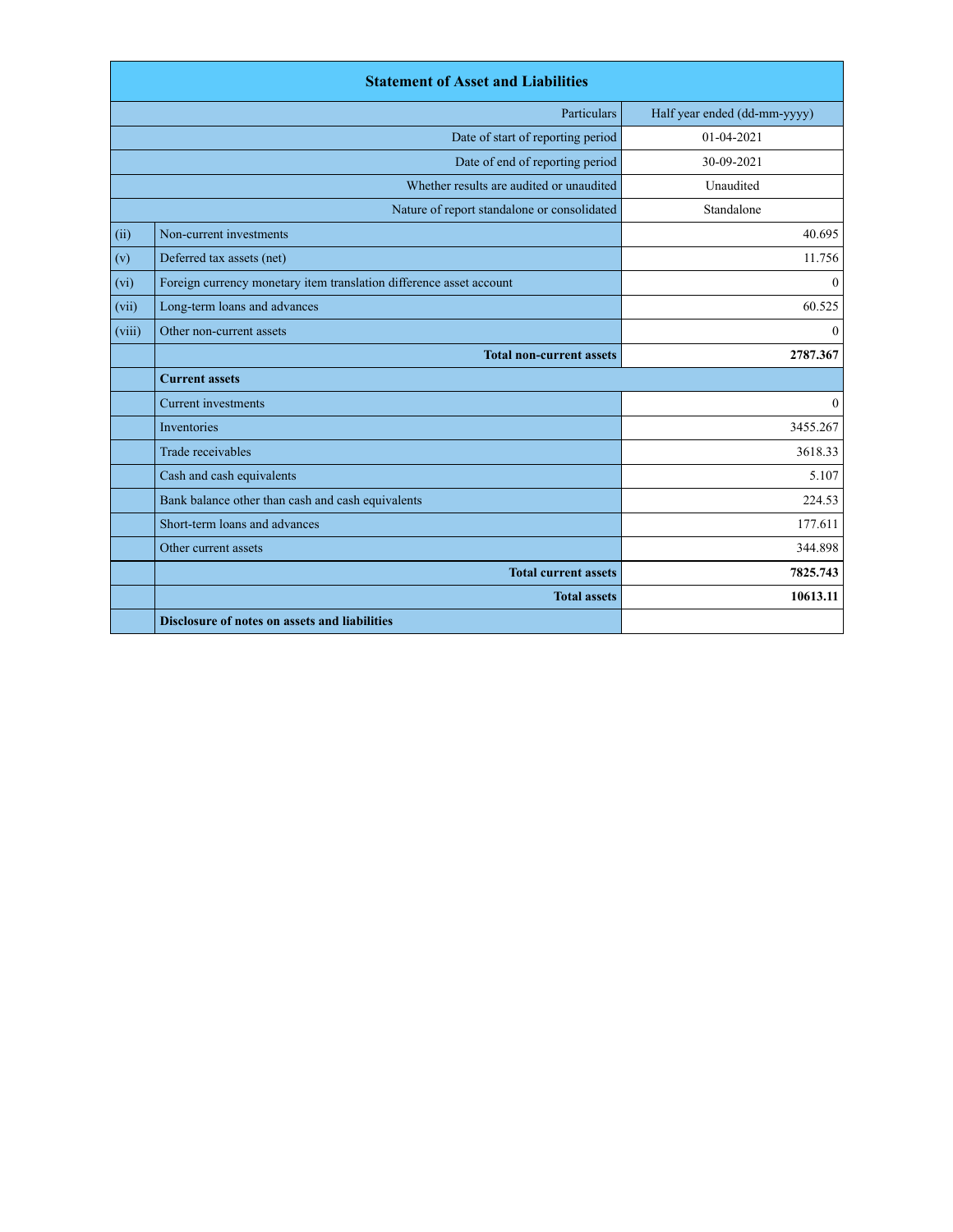|              | Format for Reporting Segment wise Revenue, Results and Capital Employed along with the company results |                                           |                                                                |  |  |
|--------------|--------------------------------------------------------------------------------------------------------|-------------------------------------------|----------------------------------------------------------------|--|--|
|              | <b>Particulars</b>                                                                                     | 3 months/ 6 months ended (dd-<br>mm-yyyy) | Year to date figures for current period ended (dd-<br>mm-yyyy) |  |  |
|              | Date of start of reporting period                                                                      | 01-07-2021                                | 01-04-2021                                                     |  |  |
|              | Date of end of reporting period                                                                        | 30-09-2021                                | 30-09-2021                                                     |  |  |
|              | Whether accounts are audited or unaudited                                                              | Unaudited                                 | Unaudited                                                      |  |  |
|              | Nature of report standalone or consolidated                                                            | Standalone                                | Standalone                                                     |  |  |
|              | <b>Segment Revenue</b>                                                                                 |                                           |                                                                |  |  |
|              | (net sale/income from each segment should be disclosed)                                                |                                           |                                                                |  |  |
|              | <b>Total segment revenue</b>                                                                           |                                           |                                                                |  |  |
|              | Less: Inter segment revenue                                                                            |                                           |                                                                |  |  |
|              | <b>Revenue from operations</b>                                                                         |                                           |                                                                |  |  |
| $\mathbf{2}$ | <b>Segment Result</b>                                                                                  |                                           |                                                                |  |  |
|              | Profit $(+)$ / Loss $(-)$ before tax and interest from each segment                                    |                                           |                                                                |  |  |
|              | <b>Total Profit before tax</b>                                                                         |                                           |                                                                |  |  |
|              | <i>i. Finance cost</i>                                                                                 |                                           |                                                                |  |  |
|              | ii. Other unallocable expenditure net off<br>unallocable income                                        |                                           |                                                                |  |  |
|              | <b>Profit before tax</b>                                                                               |                                           |                                                                |  |  |
| 3            | (Segment Asset - Segment Liabilities)                                                                  |                                           |                                                                |  |  |
|              | <b>Segment Asset</b>                                                                                   |                                           |                                                                |  |  |
|              | <b>Total Segment Assets</b>                                                                            |                                           |                                                                |  |  |
|              | <b>Un-allocable Assets</b>                                                                             |                                           |                                                                |  |  |
|              | <b>Net Segment Assets</b>                                                                              |                                           |                                                                |  |  |
| 4            | <b>Segment Liabilities</b>                                                                             |                                           |                                                                |  |  |
|              | <b>Segment Liabilities</b>                                                                             |                                           |                                                                |  |  |
|              | <b>Total Segment Liabilities</b>                                                                       |                                           |                                                                |  |  |
|              | <b>Un-allocable Liabilities</b>                                                                        |                                           |                                                                |  |  |
|              | <b>Net Segment Liabilities</b>                                                                         |                                           |                                                                |  |  |
|              | <b>Disclosure of notes on segments</b>                                                                 |                                           |                                                                |  |  |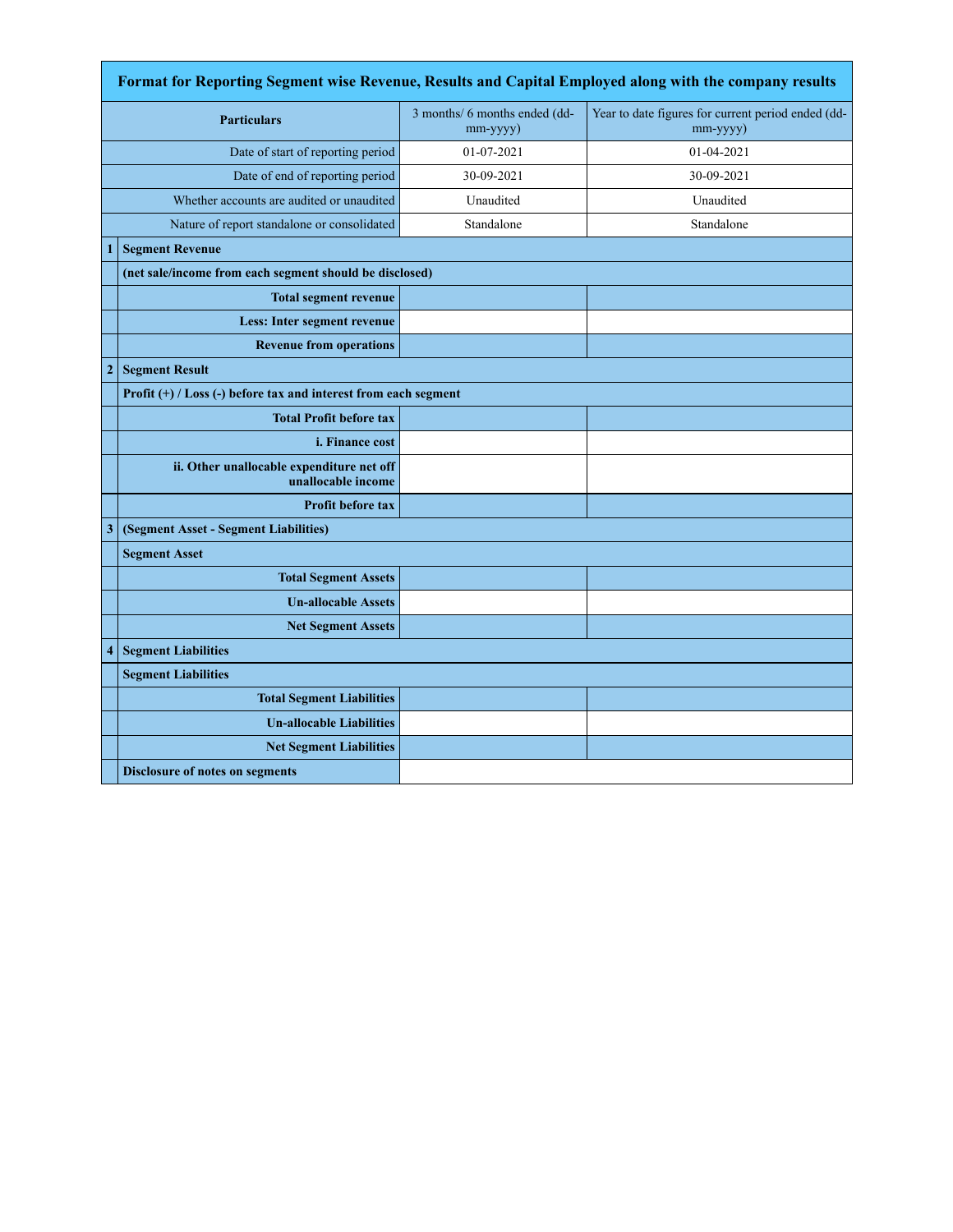|                | <b>Cash flow statement - indirect</b>                                                                      |                                 |
|----------------|------------------------------------------------------------------------------------------------------------|---------------------------------|
|                | Particulars                                                                                                | 6 months ended (dd-mm-<br>yyyy) |
| A              | Date of start of reporting period                                                                          | 01-04-2021                      |
| B              | Date of end of reporting period                                                                            | 30-09-2021                      |
| C              | Whether results are audited or unaudited                                                                   | Unaudited                       |
| D              | Nature of report standalone or consolidated                                                                | Standalone                      |
|                | <b>Statement of cash flows</b>                                                                             |                                 |
|                | Cash flows from used in operating activities                                                               |                                 |
|                | Profit before extraordinary items and tax                                                                  | 90.799                          |
| $\overline{2}$ | <b>Adjustments for reconcile profit (loss)</b>                                                             |                                 |
|                | <b>Adjustments to profit (loss)</b>                                                                        |                                 |
|                | Adjustments for finance costs                                                                              | $\theta$                        |
|                | Adjustments for depreciation and amortisation expense                                                      | 76.045                          |
|                | Adjustments for impairment loss reversal of impairment loss recognised in profit or loss                   | $\mathbf{0}$                    |
|                | Adjustments for unrealised foreign exchange losses gains                                                   | $\mathbf{0}$                    |
|                | Adjustments for dividend income                                                                            | $\mathbf{0}$                    |
|                | Adjustments for share-based payments                                                                       | $\mathbf{0}$                    |
|                | Other adjustments for which cash effects are investing or financing cash flow                              | $\mathbf{0}$                    |
|                | Other adjustments to reconcile profit (loss)                                                               | $\mathbf{0}$                    |
|                | Other adjustments for non-cash items                                                                       | $\mathbf{0}$                    |
|                | Share of profit and loss from partnership firm or association of persons or limited liability partnerships | $\theta$                        |
|                | <b>Total adjustments to profit (loss)</b>                                                                  | 76.045                          |
| 3              | <b>Adjustments for working capital</b>                                                                     |                                 |
|                | Adjustments for decrease (increase) in inventories                                                         | 20.145                          |
|                | Adjustments for decrease (increase) in trade receivables                                                   | 597.209                         |
|                | Adjustments for decrease (increase) in other current assets                                                | $-125.13$                       |
|                | Adjustments for increase (decrease) in trade payables                                                      | $-194.349$                      |
|                | Adjustments for increase (decrease) in other current liabilities                                           | 404.54                          |
|                | Adjustments for provisions                                                                                 | $-0.243$                        |
|                | Total adjustments for working capital                                                                      | $-106.908$                      |
|                | Total adjustments for reconcile profit (loss)                                                              | $-30.863$                       |
|                | Net cash flows from (used in) operations                                                                   | 59.936                          |
|                | Dividends received                                                                                         | $\Omega$                        |
|                | Interest paid                                                                                              | $-79.786$                       |
|                | Interest received                                                                                          | $-2.387$                        |
|                | Income taxes paid (refund)                                                                                 | $\overline{0}$                  |
|                | Other inflows (outflows) of cash                                                                           | $\theta$                        |
|                | Net cash flows from (used in) operating activities before extraordinary items                              | 137.335                         |
|                | Proceeds from extraordinary items                                                                          | $\mathbf{0}$                    |
|                | Payment for extraordinary items                                                                            | $\Omega$                        |
|                | Net cash flows from (used in) operating activities                                                         | 137.335                         |
| 4              | Cash flows from used in investing activities                                                               |                                 |
|                | Cash flows from losing control of subsidiaries or other businesses                                         | $\overline{0}$                  |
|                | Cash flows used in obtaining control of subsidiaries or other businesses                                   | $\Omega$                        |
|                | Other cash receipts from sales of equity or debt instruments of other entities                             | $\boldsymbol{0}$                |
|                |                                                                                                            |                                 |